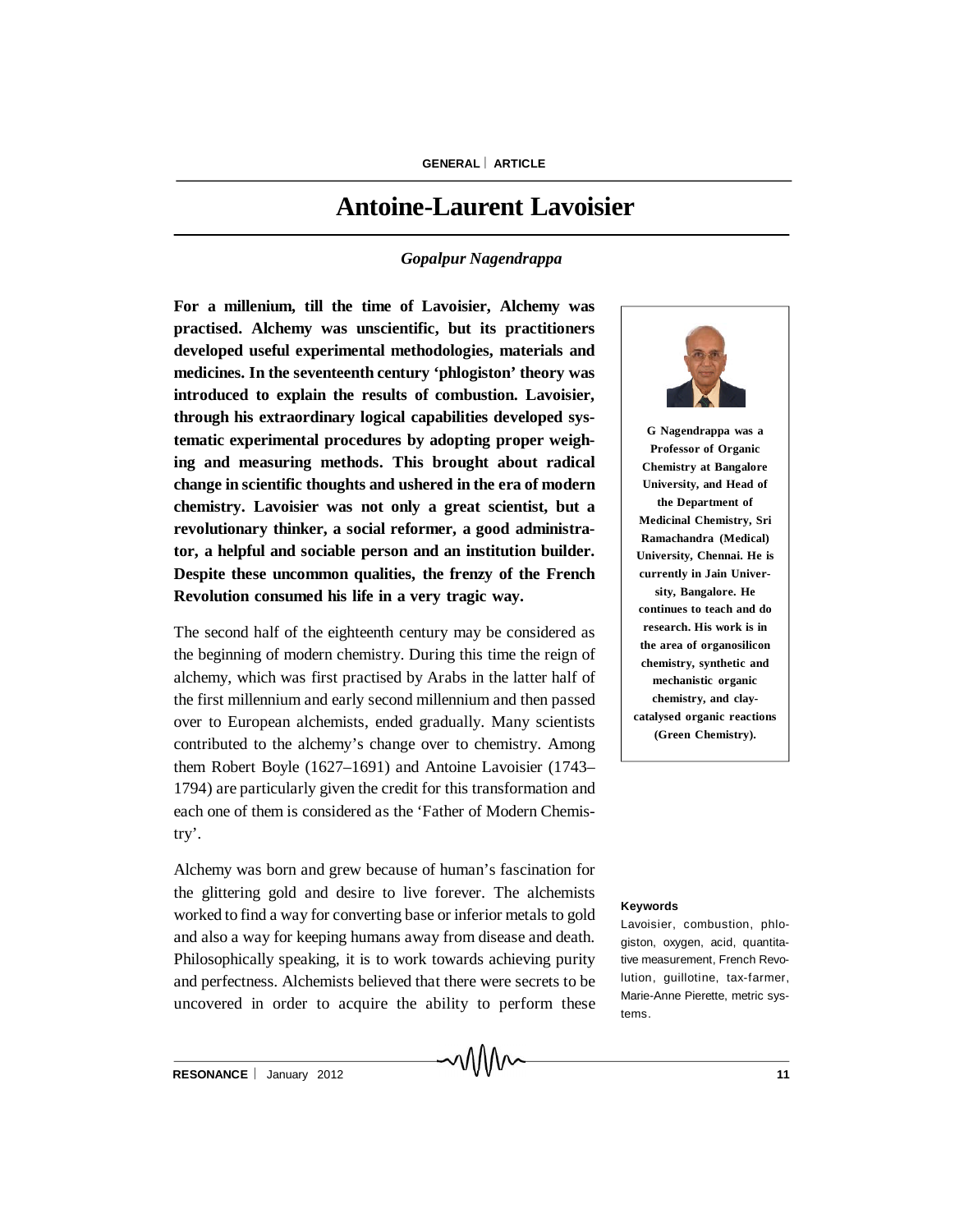Alchemists developed and used many apparatus, instruments and experimental procedures that may be considered as the forerunners of their modern counterparts.

According to phlogiton theory, a colourless, odourless and weightless substance called 'phlogiston' is present in all materials and it is given off when they are burnt. The remaining ash was 'dephlogisticated' material and considered to be the element.

transformations. They thought that this ability is present in a universal medium called the 'elixir of life' or the 'philosopher's stone', which may be likened to '*Amritha*' and '*Parusha* stone' in Indian myths and holy texts. Naturally the rich and the royals and the poor too were interested. The European Royals in the Middle Age patronised alchemists who therefore flourished.

Though alchemy's objective was noble, its practitioners were not all noble. There were some charlatans and frauds alongside the noble. Alchemy had no logical basis, but worked on a trial and error basis, and on the conjunction of astrology and magic. However, alchemy was not all black magic. There were several intelligent, genuine and honest alchemists such as Geber, Nagarjuna, Robert Boyle and many others whose achievements are significant and became the foundation for future chemistry. Alchemists developed and used many apparatus, instruments and experimental procedures that may be considered as the forerunners of their modern counterparts. They practised extraction, distillation, fermentation, smelting, mettalurgy, mixing, prepared powders and identified plants of medicinal value, made alcohol, acids, alkalis, perfumes and many things else. Despite these achievements and the association of several famous names, alchemy has no place in modern chemistry because of its mysterious origin, mythical beliefs, unscientific practises and unscrupulous self-servers. The advent of modern science paved the way for the gradual disappearance of alchemy and finally its demise in the eighteenth century.

Late in the seventeenth century, the German alchemists Johann Joachim Becher and Georg Ernst Stahl propped up the 'phlogiston theory'. According to this theory, a colourless, odourless and weightless substance called 'phlogiston' is present in all materials and it is given off when they are burnt. The remaining ash was 'dephlogisticated' material and considered to be the element. On the basis of this the products of combustion of phosphorus, coal and sulphur were elements and not these! There were many wellknown scientists of that time who strongly believed in the phlogistic theory. Joseph Priestley's faith in 'phlogiston' was so strong that his close friend Lavoisier could not convince him of the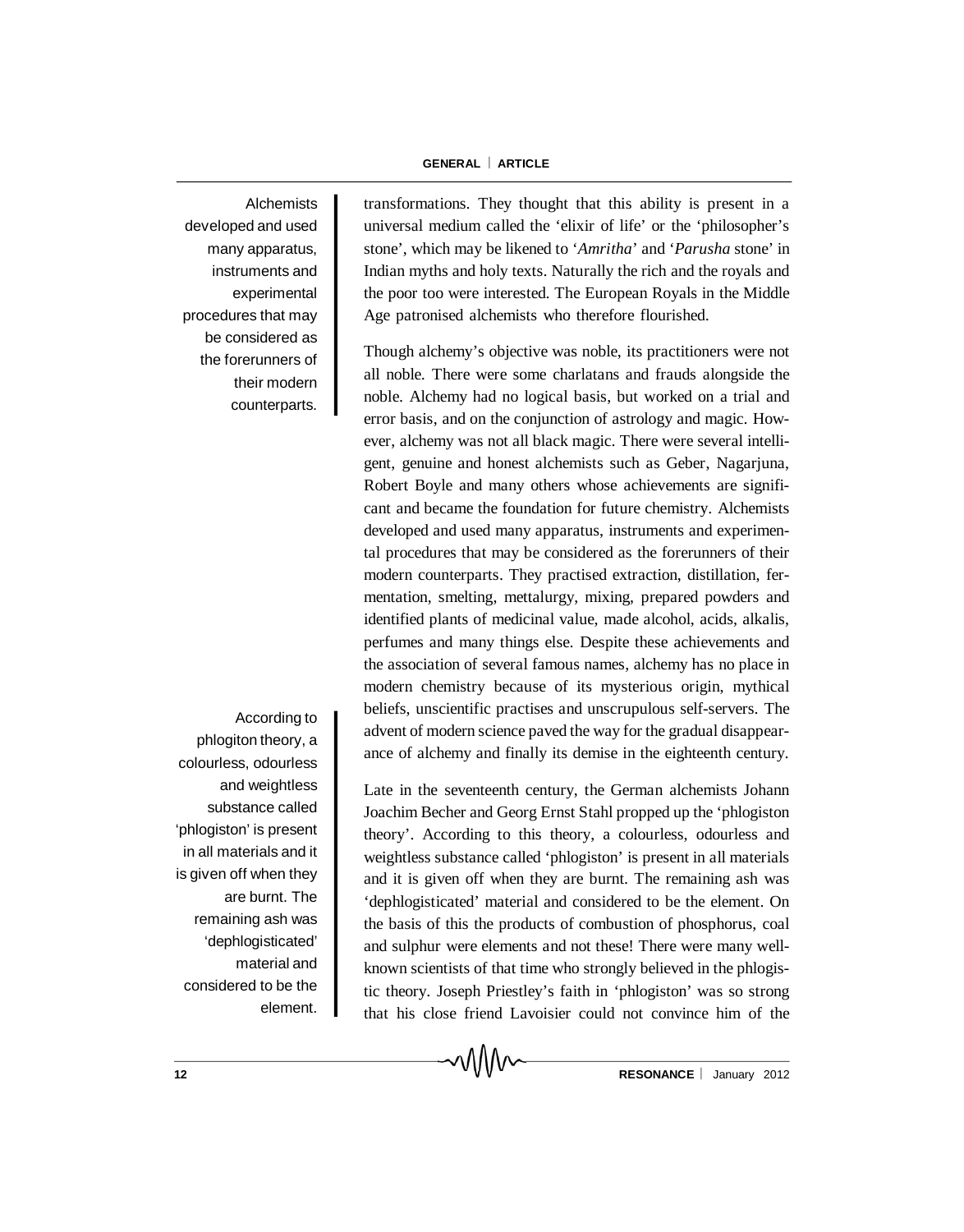fallacy in that theory and change his mind. It may look strange and stupid to us now, but for the scientists of the eighteenth century it was a scientific truth, because their understanding of the elements was incorrect. Another reason was that they neither used proper balances nor cared to take correct weights of starting materials or products. Therefore the interpretation of the results was based on assumptions in most experiments. That is why the phlogiston theory flourished. In such critical and confusing circumstances, it was Antoine-Laurent Lavoisier who made every possible effort to infuse sanity and proper scientific thinking by driving away the phlogiston devil successfully.

#### **Early Life and Education**

Antoine was born in Paris on 26th August, 1743, to a well-to-do family. His father Jean Antoine Lavoisier was a prominent advocate, and his mother, Emilie Punctis was the daughter of an advocate of the parliament. Antoine had a sister, Marie, born two years after him. Emilie died when Antoine was five years old. It became the sole responsibility of the father to take care of the children who missed their mother's care and love. Realizing that he cannot devote full time for this, Jean Antoine moved with the children to his mother's place. Emilie's sister, Constance Punctis, too thought it important to bring up the children in the best possible way. She loved them so much that she decided to stay unmarried in order to give them her complete attention. Antoine and Marie grew up with the love and care of their father and aunt.

Antoine's aunt was of good wordly wisdom and knew that he should be given good education. She admitted him to College Mazarin, which was famous for science and mathematics with such teachers as Nicholas Louis de Lacaille, the astronomer, Jean-Etienne Geuttard, the geologist, Bernard de Jussieu, the botanist and Guillaume Francois Roulle, the chemist, on its faculty. In addition to studying science and mathematics Antoine studied law and obtained a bachelor's degree in that subject. With this, he could have gone into the legal profession, but he never entered it. Instead, because of his much greater interest in It was Antoine-Laurent Lavoisier who made every possible effort to infuse sanity and proper scientific thinking by driving away the phlogiston devil successfully.

In addition to studying science and mathematics Antoine studied law and obtained a bachelor's degree in that subject. With this, he could have gone into the legal profession, but he never entered it.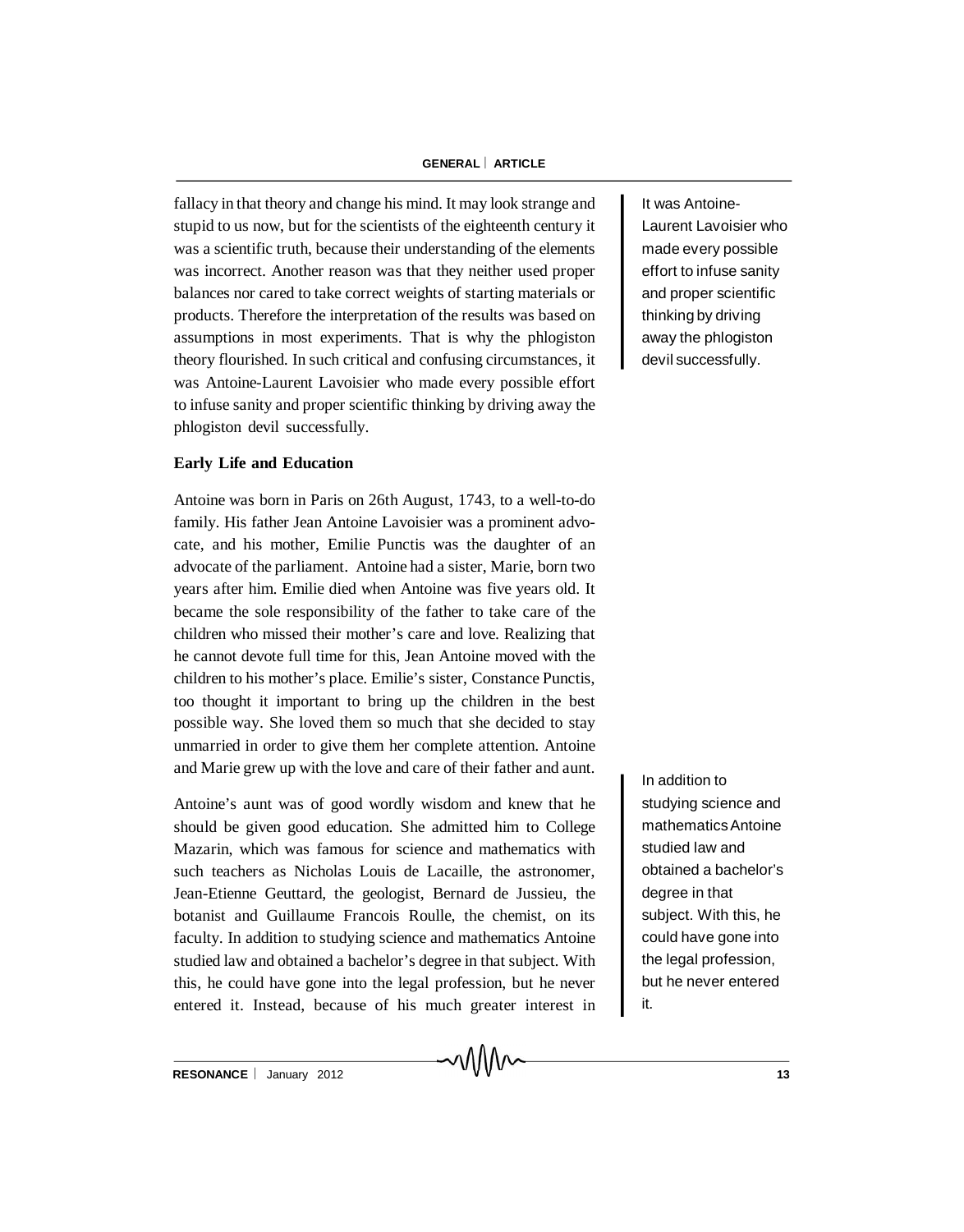subjects.

On the basis of his work in geology and his proposed plan to provide lighting to big cities, Lavoisier was admitted to the Royal Science Academy of France as a member.

many prizes and awards. During his college days he used to assist his teachers in conducting experiments and sometimes he conducted them independently. On the basis of his work in geology and his proposed plan to provide lighting to big cities, Lavoisier was admitted to the Royal Science Academy of France as a member in 1768, when he was only 25 years of age. As part of the ceremony he made his first lecture at the Academy entitled, 'An analysis of gypsum and its calcinations into plaster of Paris'. Lavoisier is thus 'father of plaster of Paris'.

mineralogy and chemistry, he continued his studies in these

As a student, Antoine was very good in his studies and received

# **The Political and Social Condition**

During the period of mid-eighteenth century France was ruled by Louis XV and then Louis XVI. The kingdoms and principalities in Europe of that time were strife-ridden and constantly fighting wars with each other. It was the pre-industrial era and the economic conditions of most of these states were not satisfactory. There used to be regular unrest among people within the principalities and kingdoms. France was no exception to this. Due to famine condition over a long time, the farmer's life had become particularly difficult. This had an adverse effect on trade. Despite hardships, the farmers and traders had to pay taxes as in good times, as the government was not willing to cut its expenditure.

The government had outsourced to private companies, the task of tax collection on its behalf. It was the duty of these companies to collect taxes and pay the proceeds to the government. The companies received certain percentage of the collected amount for their service. The person appointed for this job was called 'fermier', or a 'tax farmer'. A fermier was entitled to collect all kinds of taxes. They included taxes on peasant households and land area taxes for military expenditure, revenue tax (50% of incomes from land, trade, industry, property), taxes on salts (most hated), tariffs on products like wine, tobacco and speciality products, octroi, church

The kingdoms and principalitiesin Europe of that time were strife-ridden and constantly fighting wars with each other. It was the pre-industrial era and the economic conditions of most of these states were not satisfactory.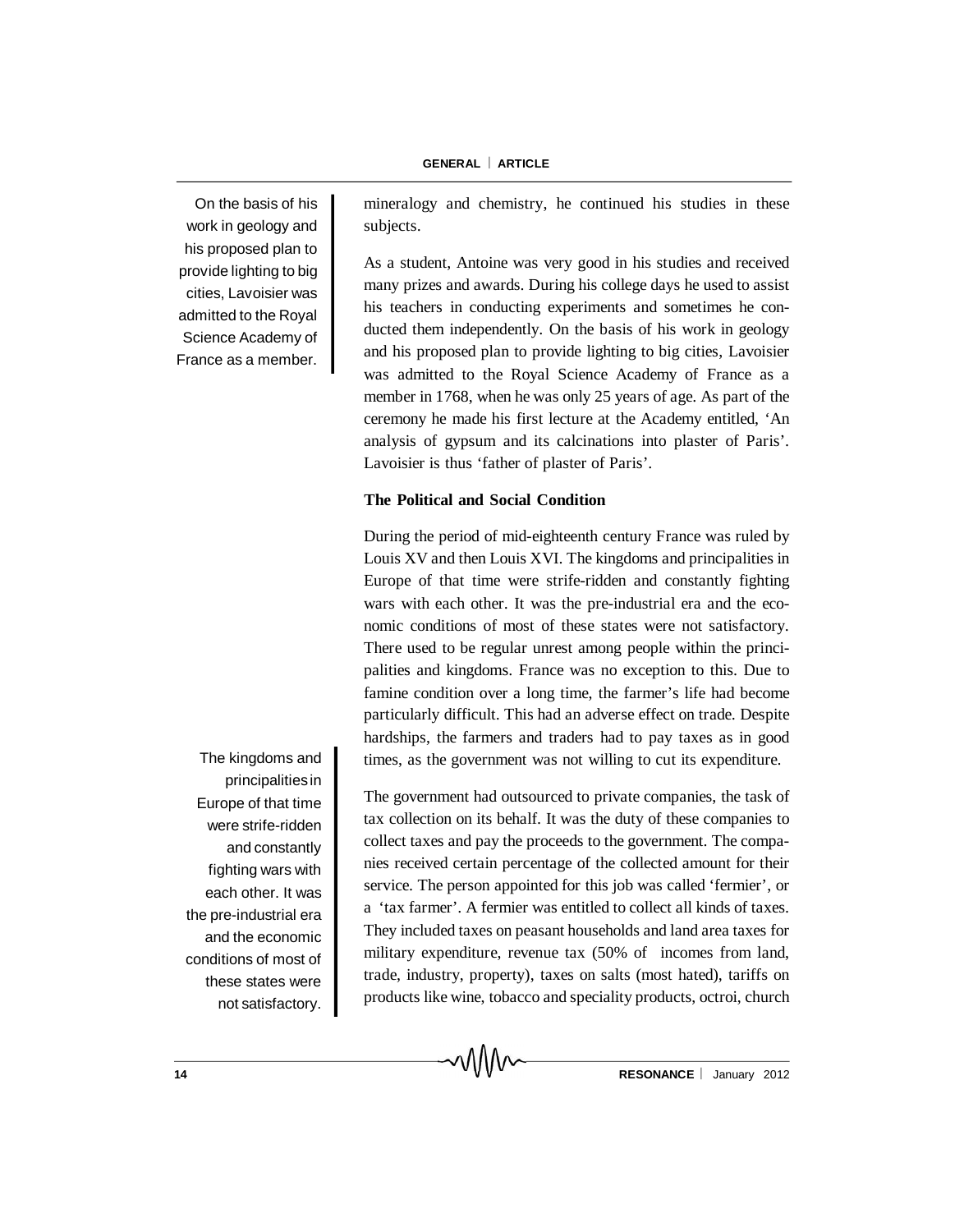tax called 'dime' and others. Also customs charges, including duty on imported goods, were collected by tax fermiers. Many fermiers were greedy and corrupt and misused their position to gain illegitimate money to lead a luxurious life at the cost of hapless farmers and traders. They were naturally hated by tax payers, particularly the poorer sections of farmers and traders. There were a few honest among them, and one such was Antoine Lavoisier.

# **Government Job and Personal Life**

Although Lavoisier belonged to a well-to-do family, he could not get all the needed finances to pursue his interest in chemistry. Therefore in order to earn money to meet the expenses for setting up the laboratory and conducting the experiments, he joined as deputy to fermier-general Baudon and worked as tax collector. After sometime Lavoisier himself became an independent fermier. He used to perform the duty of a tax collector during the day and in the evening /night he would engage himself in his experiments. Unlike the other tax collectors Lavoisier conducted his 'fermier' job with honesty and sincerity. He never abused his authority to exploit the tax payers. On the other hand he helped farmers. He conducted experiments on his farms to increase the crop yields and dairy productions, and passed on the improved farming practices to the farmers without any charges. Many times he would help them by spending his own money.

In 1771, Lavoisier married thirteen year old Marie-Anne Pierette Paulze, the daughter of his fermier company partner. Marie-Anne was a bright woman beyond her age. She became an invaluable partner in all of Lavoisier's activities. She helped Antoine in his scientific work with good understanding and skill. She illustrated the experiments with beautiful sketches of the apparatus, and recorded the results for analysis and publication. She later learnt the English language and translated English articles to French in order to facilitate Lavoisier to follow Priestley's and others'work published in English. She gained good knowledge in science and actively participated in scientific discussions contributing her

Lavoisier conducted experiments on his farms to increase the crop yields and dairy productions, and passed on the improved farming practices to the farmers without any charges.

Lavoisier's wife Marie-Anne was a bright woman beyond her age. She illustrated the experiments with beautiful sketches of the apparatus, and recorded the results for analysis and publication.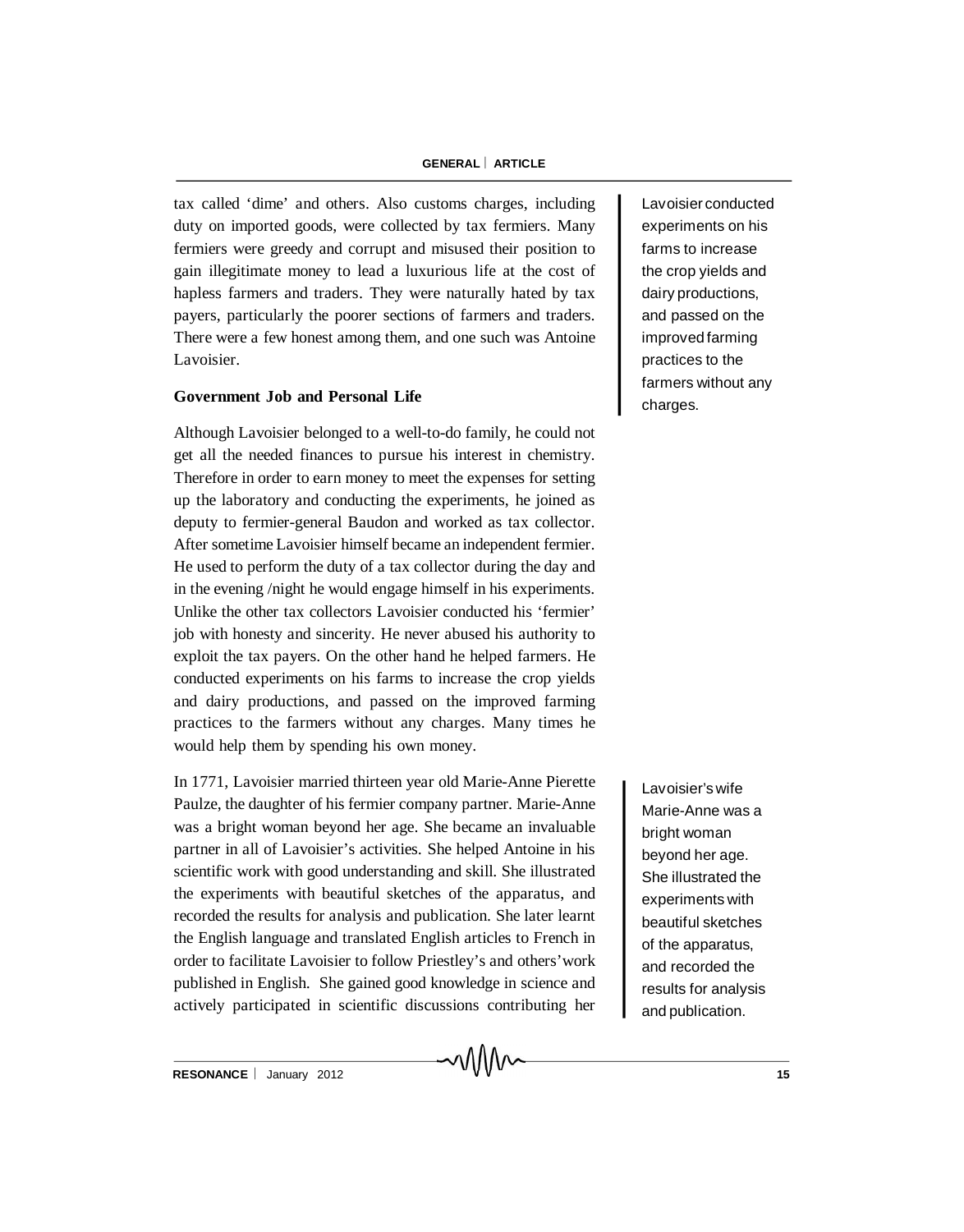Lavoisier was appointed as the commissioner of the Royal Gun Powder and Saltpetre Committee. He took steps immediately to improvethe composition of gunpowder and increase its production.

1This aspect is discussed further in Mallesh *et al*, *Resonance*, Vol.16, No.3, p.254, 2011.

ideas in explaining experimental observations and developing scientific theories about them. Thus she deserves to be called 'the mother of modern chemistry', if Lavoisier can be called 'the father of modern chemistry'. However, in eighteenth century Europe, the women suffered gender bias and Marie-Anne did not get the recognition she deserved.

In 1775, Lavoisier was appointed as the commissioner of the Royal Gun Powder and Saltpetre Committee. He took steps immediately to improve the composition of gunpowder and increase its production. With this the public were happy because from then on they did not face the searching of their basement for confiscation of their saltpetre stock by the government. During this time Lavoisier built a very good laboratory in Europe, which served as a centre for the European scientists to come together to exchange their views and ideas.

Lavoisier served as secretary to the agricultural committee with great ability and thoroughness. He prepared brochures and instruction manuals to help farmers for reaping bountiful harvests. These instructions were based on his experiments carried out on his own farms. Lavoisier helped farmers in other ways also. For example, he taught them how to keep their accounts, and extended financial help to needy farmers, and in 1788 famine he distributed grains bought with his own money. Lavoisier used his wealth and authority to help the public and to finance his scientific activities.

Such a kind and generous person, sympathetic and helpful to the public, supporter of scientific activity, who paved the way to modern chemistry, and never exploited his authority for self-gain or indulged in self glory, had to face the ire of the activists during the French Revolution known to have started in 1789 triggered by the 1788 famine. The famine made the existing bad economic condition and social unrest worse.

The French Revolution was the result of complex social, political, religious and economic reasons. The French society was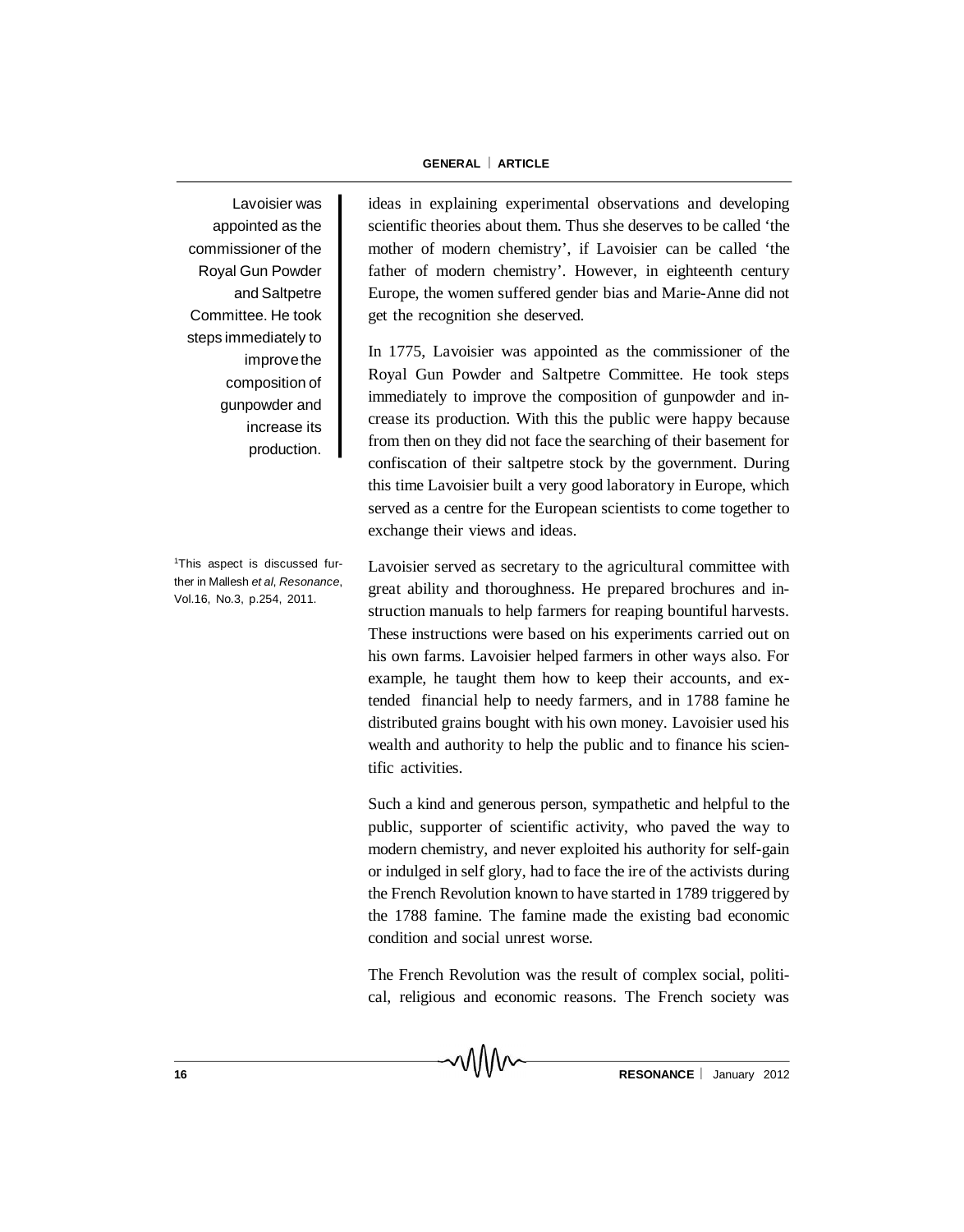under turmoil for many years. The 1788 famine was probably the proverbial last straw. The events that happened during the Revolution were quite complex and it is impossible to narrate it in a few sentences. However, the goal of the Revolution was to abolish the monarchy and establish the rule of common people through the formation of a Republic. Though monarchy was abolished on 21st September, 1792, along with declaration of the Republic and the King Louis XVI was executed on 21st January, 1793, the turmoil went on for many years. The Revolution could not be contained by the monarchy and it spread like wildfire. Death and destruction became the order. The revolutionary activists mercilessly dealt with all those who had worked for the government. By 1791, Fermier generals were suppressed. They were accused of every kind of misconduct by the revolutionary writer Jean Paul Marat. Lavoisier was no exception to this. Because he held public offices, interacted freely with agriculturists and general public, and was in the forefront of scientific activity, Lavoisier was one of the most visible Fermier-generals. The revolutionary activists were not in a mood to distinguish the good from the greedy. He was even charged of trying to change good quality gun powder stock with low quality one as the Royal Gunpowder Commissioner and was forced to resign from the post and sent out of the Royal Arsenal. For activists, Lavoisier was just another Fermier-general who collected taxes and misused his position as Gunpowder Commissioner. Therefore in their view he deserved the same punishment as the greedy ones.

By 1792, the revolutionists had taken over the government. All the Fermier-generals including Lavoisier were arrested by the security forces. At the time of his arrest on December 24th, 1793, Lavoisier was conducting an experiment in his laboratory on respiratory gases using a test subject sealed in a silk bag and breathing through a tube into a gas collection flask. It was a terrible irony; the arrest warrant falsely accused Lavoisier that he was mixing tobacco with water and other chemicals to prevent it from drying up fast, which would put the health of the public at risk.

The Revolution could not be contained by the monarchy and it spread like wildfire. Death and destruction became the order.

At the time of his arrest on December 24th, 1793, Lavoisier was conducting an experiment in his laboratory on respiratory gases using a test subject.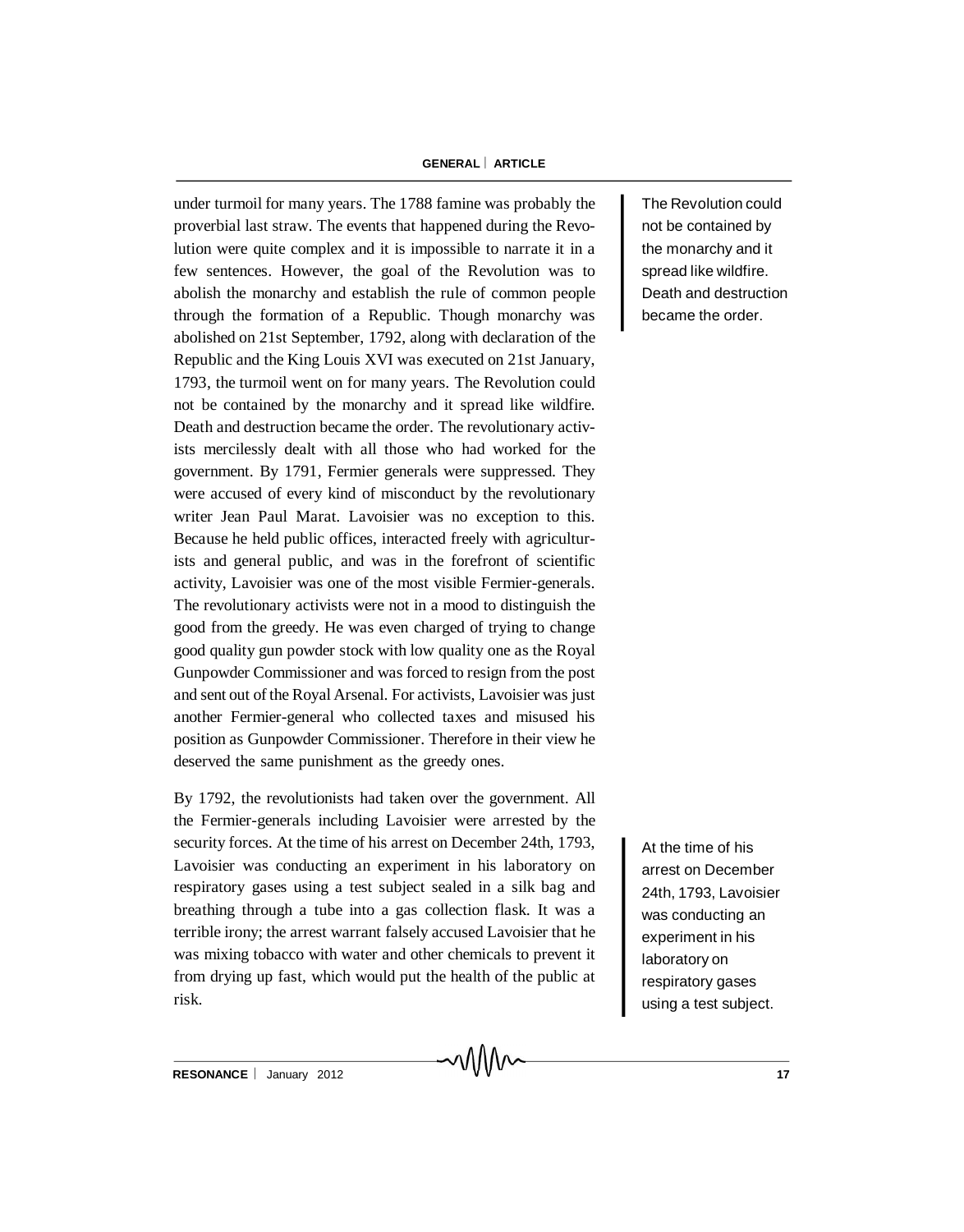The tribunal president remarked "The Republic has no need for scientists or chemists".

A revolutionary tribunal was set up with Jean-Baptiste Coffinhal as its president to try the arrested. The tribunal members had made up their minds about what the punishment should be even before the trial began. On May 7th, 1794, Lavoisier was brought before the tribunal. Most charges against him were false; the trial was over in just two days and was given the capital punishment. His supporters appealed not to execute a noble person and a genius,as it would be a great loss to science and society. But the tribunal president remarked "The Republic has no need for scientists or chemists". The indiscriminate and over enthusiastic activists in their hatred of everything that symbolised French monarchy condemned Lavoisier to die and he was executed, along with his father-in-law Jaques Paulze on the guillotine on May 8th, 1794. The life of a scientific revolutionary was brought to an abrupt end by political and social revolutionaries. He was just 51 years old. It is one of the greatest tragedies in the history of science. A few days after Lavoisier was executed the mathematics genius Joseph-Louis Lagrange remarked, "It took only an instant to cut off that head, and a hundred years may not produce it".

The Revolution ended officially in 1799. It is estimated that 25,000 to 40,000 executions were carried out during that period, in which both the guilty and the innocent were beheaded on the guillotine. Even some leaders of the Revolution and its active participants had to face execution if they were perceived to be deviating. The French Revolution was one of the bloodiest in the history of mankind.

# **Scientific Achievements**

The time in which Lavoisier lived was a transition time for chemistry. Alchemy was rubbing shoulders with modern chemistry. The phlogiston theory propounded towards the end of the seventeenth century by the German alchemists Johann Joachim Becher and Georg Ernst Stahl, was flourishing. Several eminent scientists such as Davy, Priestly and others who were contemporaries of Lavoisier were staunch phlogistonists. Lavoisier re-

Severaleminent scientists such as Davy, Priestly and others who were contemporaries of Lavoisier were staunch phlogistonists.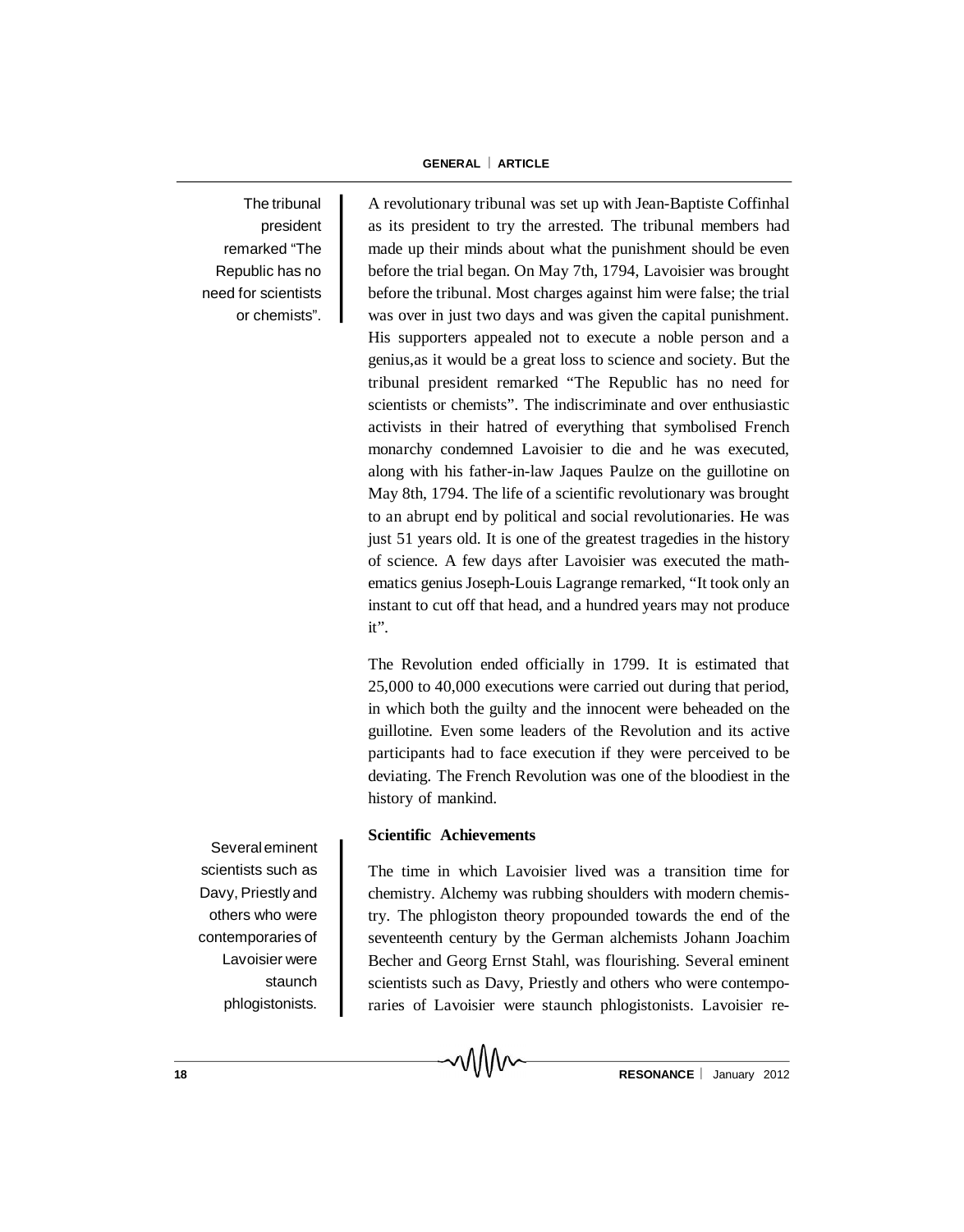jected the idea completely. However, all of them conducted experiments in (more or less) similar fashion and recorded their observations systematically. It was in the interpretation of the results that they differed drastically. The laboratory facilities they had were very simple compared to those in the modern laboratories. But in those days they served well and what was achieved then is no less important than what is achieved in the most sophisticated laboratories.

One of the greatest contributions of Lavoisier was to drive away the 'ghost of phlogiston' and to show that chemical changes occur by combination or decomposition of measurable things and not imaginary things like 'phlogiston'. According to the proponents of phlogiston theory a colourless, odourless and weightless substance called phlogiston, present in every material was released while it burnt and the 'ash' that remained was considered as 'dephlogisticated' material. It was assumed that the dephlogisticated materials were pure elements based on the fact that most of the pure metals (gold, silver, mercury, copper, zinc, tin, lead, etc.) were indeed obtained by strongly heating or burning their ores with charcoal. This idea was applied indiscriminately to other materials such as the products of combustion of phosphorus, carbon, sulphur, etc., as well. The chemists of that time had no clear idea about the difference between elements and compounds. It was only in the beginning of the eighteenth century that the confusion started to recede due to the work of Dalton (*Resonance*, 2010, Vol. 15, p.2–7), Avogadro (*Resonance*, 2006, Vol. 11, p. 2–7), Berzelius and others.

Lavoisier showed that the combustion products of phosphorus, carbon, sulphur and other non-metallic substances behave like acids. He went an important step further and proved that oxygen is consumed by substances during combustion and that oxygen was an element. It was a turning point and the beginning of a proper understanding of chemical changes. In a few years Humphrey Davy, Louis Joseph Gay-Lussac and Louis-Jacques Thenard enlarged the idea of acids and showed that it is possible to form acids without oxygen based on their experiments with

In those days what was achieved then is no less important than what is achieved in the most sophisticated laboratories.

Lavoisier proved that oxygen is consumed by substances during combustion and that oxygen was an element. It was a turning point and the beginning of a proper understanding of chemical changes.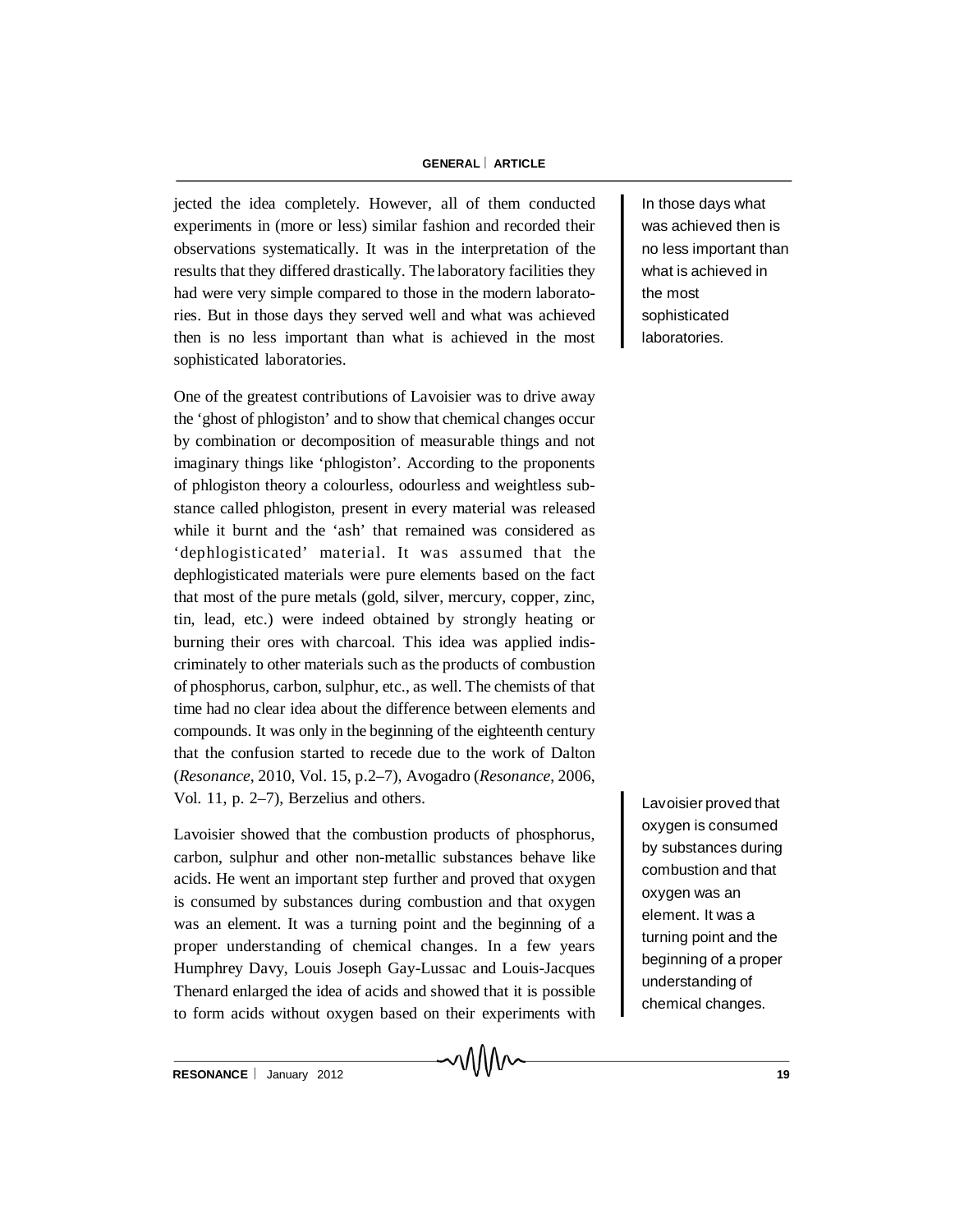Lavoisier was aware of the importance of accurate measurement in obtaining correct results from scientific experiments. In order to achieve this he developed good balances and introduced metric system for weighing.

In 1789, Lavoisier published *Elementary Treatise of Chemistry*. Through this he propagated his oxygen theory and other concepts.

hydrochloric acid, chlorine and hydrocyanic acid. In 1784 Joseph Black included Lavoisier's experiments and theoretical explanations as part of science studies in his lectures. Thus Lavoisier's contributions were widely accepted and opened up a new pathway for the progress of science.

Lavoisier was aware of the importance of accurate measurement in obtaining correct results from scientific experiments. In order to achieve this he developed good balances and introduced metric system for weighing. Because of the dependable weighing procedure, Lavoisier was able to prove that the products of the combustion of the elements actually have more weight than before. He explained that the weight gain was because a part (later found to be oxygen) of the air combined with the substances during combustion, and the total weight was the sum of the weights of oxygen and the substance burned. But the pro-phlogiston scientists explained such facts by attributing a negative weight to phlogiston. They were eventually proved wrong by Lavoisier who repeated the experiment of Priestly on mercuric oxide systematically (see later).

Oxygen was discovered in 1774 by Joseph Priestly of England and Carl Wilhelm Scheele of Sweden. Priestly called it "dephlogisticated air" or air that had lost phlogiston, while Lavoisier first referred to it as "air in its purest form" and later named it as "oxygen" (Greek: *oxus* = sharp, acid; *ginomai* = become, cause to be).

It was believed that the 'element' water of Democritus' philosophy would turn into the 'element earth' when boiled. Lavoisier showed by a very simple experiment that this was wrong. He took a weighed quantity of water in a sealed glass flask and boiled it for many days. To the disappointment of the phlogistonists, it was found that the water neither lost weight nor became earth.

Lavoisier published his book *Opus of Physics and Chemistry* in 1774. He wrote several laboratory textbooks also. His wife Marie-Anne has drawn the pictures of apparatus, experimental

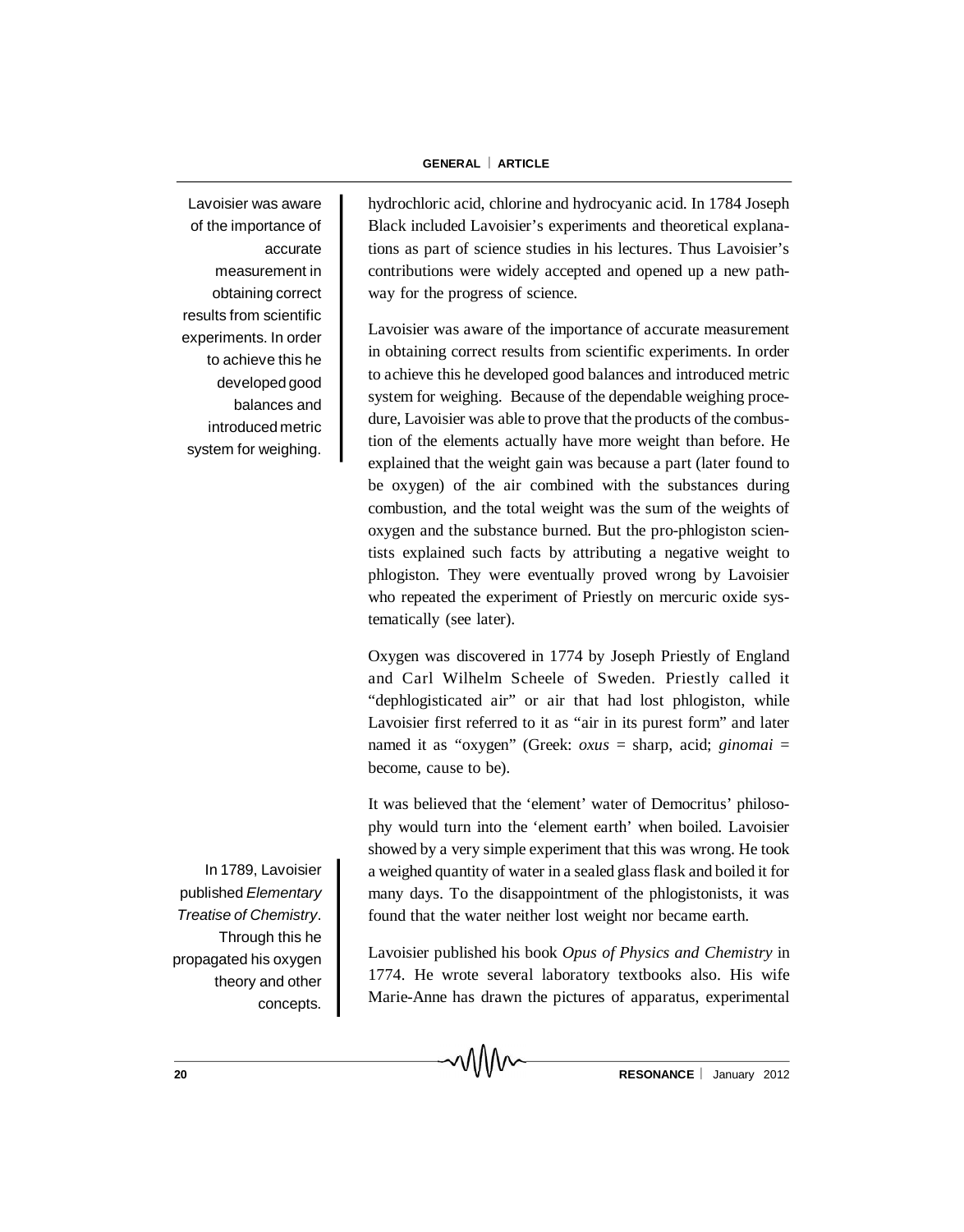set-up, etc., for the books. In addition, Lavoisier published a number of articles on chemistry, meteorology, geology and other subjects. In 1789, he published *Elementary Treatise of Chemistry*. Through this he propagated his oxygen theory and other concepts. In that book he has mentioned thirty three elements. (Several of them were not actually elements. Much later, Dalton prepared a table of only twenty elements).

# **Disproving the Phlogiston Theory**

In 1774, Lavoisier repeated the experiments done by Robert Boyle in the seventeenth century on the ashes of tin. Boyle had established that when tin was burnt, the product obtained weighed more than the metals he started with. According to phlogiston hypothesis, the weight of the ash is more, because the phlogiston of negative weight is released from the burning substance. Cavendish thought that phlogiston was an inflammable gas and considered it to be some kind of a substance. Many well-known scientists of that time firmly believed in its existence and used it to explain all kinds of scientific observations in a manner that suited them. But Lavoisier had absolutely no belief in it. So he started doing experiments systematically to prove his point.

Lavoisier heated tin in a closed vessel and after the reaction was over, he observed that air gushed into the vessel when opened. At about that time, Priestly visited Lavoisier in Paris and informed him about his discovery of "dephlogisticated air". At the same time Scheele sent a letter to Lavoisier (30.09.1774) describing the preparation of oxygen with a request to repeat his experiment. With the discovery of oxygen by Scheele and Priestly, Lavoisier became fully convinced about the non-existence of phlogiston and he produced unassailable experimental proof in 1777.

Lavoisier heated a known weight of mercury in a small dish covered with a bell-jar for twelve days. It turned into red ash and had more weight. He found the volume of air in the bell-jar had decreased from 50 cubic inches to 42 cubic inches. He thought that the remaining gas was impure air. (It was later called azote

According to phlogiston hypothesis, the weight of the ash is more, because the phlogiston of negative weight is released from the burning substance.

Lavoisier found the volume of air in the bell-jar had decreased from 50 cubic inches to 42 cubic inches. He collected the liberated gas and found it to be Priestley's dephlogisticated air and was 8 cubic inches in volume.